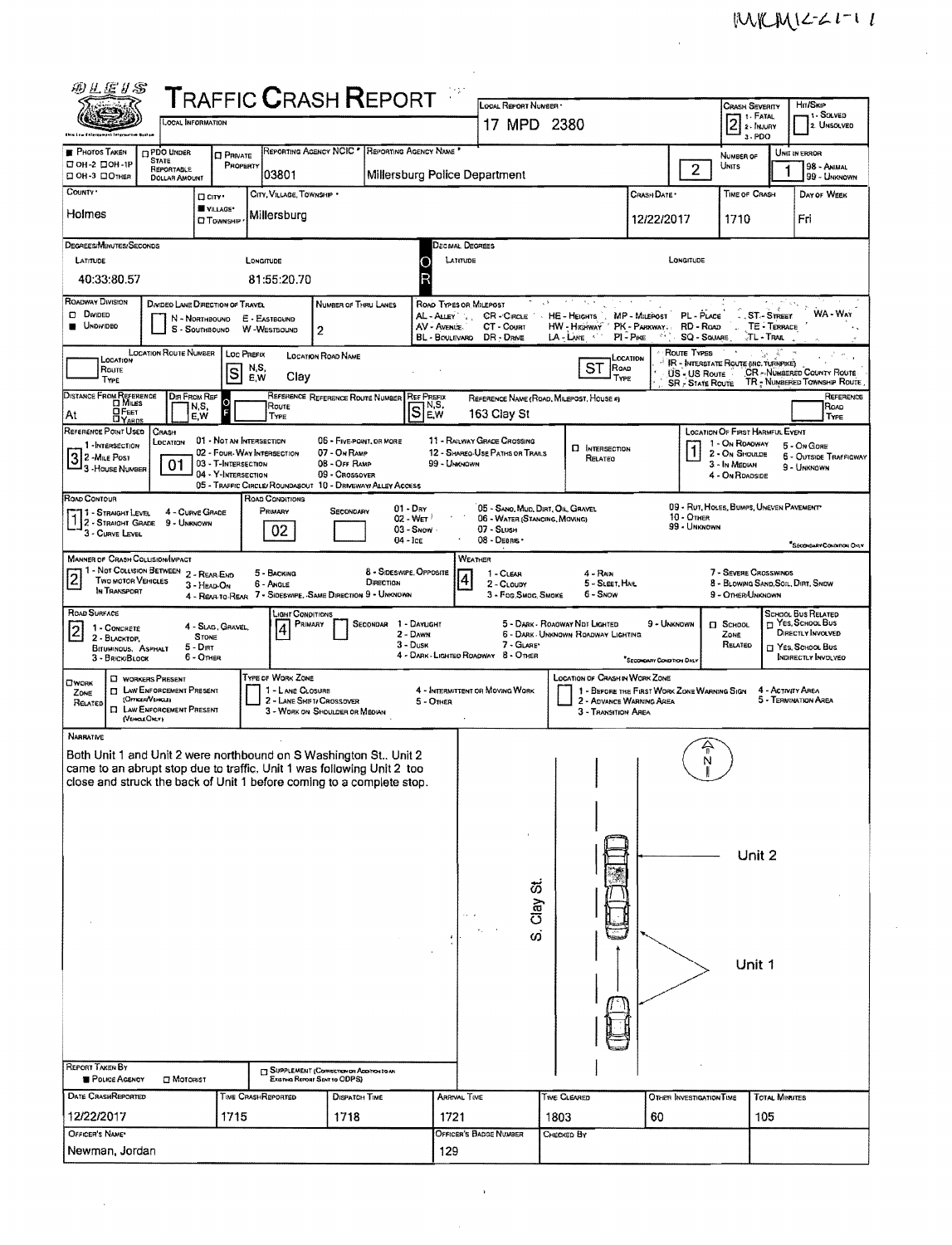| 494573                                                                                               |                                                                                                                                                                                                   | UNIT                                                                                                                                                                                                                                                 |                                                                                                                                                                                                    |                                |                                                                                                                                                                                                                                                                                            |                                                                                         |                                                                                                                                                 |                                                                                                                   | LOCAL REPORT NUMBER                                                                                                                                    | 17 MPD 2380                                                                                                                      |                                                                                                                                                                                                                                                                                                                                                                                                            |
|------------------------------------------------------------------------------------------------------|---------------------------------------------------------------------------------------------------------------------------------------------------------------------------------------------------|------------------------------------------------------------------------------------------------------------------------------------------------------------------------------------------------------------------------------------------------------|----------------------------------------------------------------------------------------------------------------------------------------------------------------------------------------------------|--------------------------------|--------------------------------------------------------------------------------------------------------------------------------------------------------------------------------------------------------------------------------------------------------------------------------------------|-----------------------------------------------------------------------------------------|-------------------------------------------------------------------------------------------------------------------------------------------------|-------------------------------------------------------------------------------------------------------------------|--------------------------------------------------------------------------------------------------------------------------------------------------------|----------------------------------------------------------------------------------------------------------------------------------|------------------------------------------------------------------------------------------------------------------------------------------------------------------------------------------------------------------------------------------------------------------------------------------------------------------------------------------------------------------------------------------------------------|
| <b>UNIT NUMBER</b>                                                                                   |                                                                                                                                                                                                   | OWNER NAME: LAST, FIRST, MIDDLE ( C SAME AS DRIVER )                                                                                                                                                                                                 |                                                                                                                                                                                                    |                                |                                                                                                                                                                                                                                                                                            |                                                                                         |                                                                                                                                                 | OWNER PHONE NUMBER                                                                                                |                                                                                                                                                        | DAMAGE SCALE                                                                                                                     | <b>DAMAGE AREA</b>                                                                                                                                                                                                                                                                                                                                                                                         |
|                                                                                                      |                                                                                                                                                                                                   | Chaney, Joseph, Brad                                                                                                                                                                                                                                 |                                                                                                                                                                                                    |                                |                                                                                                                                                                                                                                                                                            |                                                                                         |                                                                                                                                                 |                                                                                                                   |                                                                                                                                                        |                                                                                                                                  | FRONT                                                                                                                                                                                                                                                                                                                                                                                                      |
| 1<br>OWNER ADDRESS: CITY, STATE, ZIP                                                                 |                                                                                                                                                                                                   | <b>CISAME AS DRIVER</b> )                                                                                                                                                                                                                            |                                                                                                                                                                                                    |                                |                                                                                                                                                                                                                                                                                            |                                                                                         |                                                                                                                                                 | 740-575-5098                                                                                                      |                                                                                                                                                        | $\vert 4 \vert$<br>1 - NONE                                                                                                      |                                                                                                                                                                                                                                                                                                                                                                                                            |
| LP STATE LICENSE PLATE NUMBER                                                                        |                                                                                                                                                                                                   | 7990 TR 565, Holmesville, OH, 44633                                                                                                                                                                                                                  |                                                                                                                                                                                                    |                                | VEHICLE IDENTIFICATION NUMBER                                                                                                                                                                                                                                                              |                                                                                         |                                                                                                                                                 |                                                                                                                   | # OCCUPANTS                                                                                                                                            | 2 - MINOR                                                                                                                        |                                                                                                                                                                                                                                                                                                                                                                                                            |
| OН                                                                                                   | GRQ8498                                                                                                                                                                                           |                                                                                                                                                                                                                                                      |                                                                                                                                                                                                    |                                | 1G4PR5SK5G4110959                                                                                                                                                                                                                                                                          |                                                                                         |                                                                                                                                                 |                                                                                                                   |                                                                                                                                                        | 3 - FUNCTIONAL                                                                                                                   | O<br>◻                                                                                                                                                                                                                                                                                                                                                                                                     |
| <b>VEHICLE YEAR</b>                                                                                  | <b>VEHICLE MAKE</b>                                                                                                                                                                               |                                                                                                                                                                                                                                                      |                                                                                                                                                                                                    |                                | <b>VEHICLE MOOEL</b>                                                                                                                                                                                                                                                                       |                                                                                         |                                                                                                                                                 | VEHICLE COLOR                                                                                                     |                                                                                                                                                        |                                                                                                                                  |                                                                                                                                                                                                                                                                                                                                                                                                            |
| 2016                                                                                                 | Buick                                                                                                                                                                                             |                                                                                                                                                                                                                                                      |                                                                                                                                                                                                    |                                | Lesabre                                                                                                                                                                                                                                                                                    |                                                                                         |                                                                                                                                                 | WHI                                                                                                               |                                                                                                                                                        | 4 - Disabling                                                                                                                    | σ<br>Έ                                                                                                                                                                                                                                                                                                                                                                                                     |
| PROOF OF<br><b>INSURANCE</b><br><b>SHOWN</b>                                                         | <b>INSURANCE COMPANY</b><br>Dan Wakefield                                                                                                                                                         |                                                                                                                                                                                                                                                      |                                                                                                                                                                                                    |                                | <b>POLICY NUMBER</b><br>7460347C0835E                                                                                                                                                                                                                                                      | Towed By                                                                                | T County                                                                                                                                        |                                                                                                                   |                                                                                                                                                        | 9 - UNKNOWN                                                                                                                      | $\Box$<br>REAR                                                                                                                                                                                                                                                                                                                                                                                             |
| CARRIER NAME, ADDRESS, CITY, STATE, ZIP                                                              |                                                                                                                                                                                                   |                                                                                                                                                                                                                                                      |                                                                                                                                                                                                    |                                |                                                                                                                                                                                                                                                                                            |                                                                                         |                                                                                                                                                 |                                                                                                                   |                                                                                                                                                        |                                                                                                                                  | <b>CARRIER PHONE</b>                                                                                                                                                                                                                                                                                                                                                                                       |
| <b>US DOT</b><br>HM PLACARD ID NO.                                                                   | <b>HM CLASS</b>                                                                                                                                                                                   | VEHICLE WEIGHT GVWR/GCWR<br>1 - LESS THAN OR EQUAL TO 10K LBS<br>2 - 10,001 TO 26,000K LBS<br>3 - MORE THAN 26,000K LBS.<br><b>HAZARDOUS MATERIAL</b>                                                                                                |                                                                                                                                                                                                    | <b>CARGO BODY TYPE</b><br>01   | 01 - No CARGO BODY TYPE/NOT APPLICABL 09 - POLE<br>02 - Bus/Van (9-15 Seats, Inc Driver)<br>03 - Bus (16+ SEATS, INC DRIVER)<br>04 - VEHICLE TOWING ANOTHER VEHICLE<br>05 - Logging<br>06 - INTERMODAL CONTAINER CHASIS<br>07 - CARGO VAN/ENCLOSED BOX                                     |                                                                                         | 10 - CARGO TANK<br>11 - FLAT BEO<br>12 - Dump<br>13 - CONCRETE MIXER<br>14 - AUTO TRANSPORTER                                                   |                                                                                                                   | <b>TRAFFICWAY DESCRIPTION</b><br>11 - Two Way, Not Divideo<br>5 - ONE-WAY TRAFFICWAY                                                                   | 4 - Two-WAY, DIVIDED, POSITIVE MEOIAN BARRIER                                                                                    | 1 2 - T WO-WAY, NOT DIVIDED, CDNTINUOUS LEFT TURN LANE<br>3 - Two-Way, Divided. Unprotected (Painted or Grass >4FT.) Media                                                                                                                                                                                                                                                                                 |
|                                                                                                      | <b>NUMBER</b>                                                                                                                                                                                     | $\Box$ Related                                                                                                                                                                                                                                       |                                                                                                                                                                                                    |                                | 08 - GRAIN, CHIPS, GRAVEL                                                                                                                                                                                                                                                                  |                                                                                         | 15 - GARBAGE / REFUSE<br>99 - OTHER/UNKNOWN                                                                                                     |                                                                                                                   | <b>ID</b> HIT / SKIP UNIT                                                                                                                              |                                                                                                                                  |                                                                                                                                                                                                                                                                                                                                                                                                            |
| NDN-MOTORIST LOCATION PRIOR TO IMPACT                                                                | 03 - INTERSECTION OTHER<br>06 - BICYCLE LANE<br>07 - SHOULDER/ROADSIDE<br>08 - SIOEWALK<br>09 - MEDIAN/CROSSING ISLANO<br>10 - DRIVE WAY ACCESS<br>12 - NON-TRAFFICWAY AREA<br>99 - OTHER/UNKNOWN | 01 - INTERSECTION - MARKED CROSSWAL<br>02 - INTERSECTION - NO CROSSWALK<br>04 - MIDBLOCK - MARKED CROSSWALK<br>05 - TRAVEL LANE - OTHER LOCATION<br>11 - SHARED-USE PATH OR TRAIL                                                                    | TYPE OF USE<br>1<br>1 - PERSONAL<br>2 - COMMERCIAL<br>3 - GOVERNMENT<br><b>DI</b> N EMERGENCY<br>RESPONSE                                                                                          | UNIT TYPE<br>04<br>OR HIT/SKIP | 01 - Sua - COMPACT<br>02 - COMPACT<br>99 - UNKNOWN 03 - MID SIZE<br>04 - FULL SIZE<br>05 - Minivan<br>06 - SPORT UTILITY VEHICLE<br>07 - Pickup<br>08 - VAN<br>09 - MOTORCYCLE<br>10 - MOTORIZED BICYCLE<br>11 - SNOWMOBILE/ATV<br>12 - OTHER PASSENGER VEHICLE                            |                                                                                         |                                                                                                                                                 | 17 - TRACTOR/SEMI-TRAILER<br>18 - TRACTOR/DOUBLE<br><b>19 - TRACTOR/TRIPLES</b>                                   | 14 - SINGLE UNIT TRUCK: 3+ AXLES<br>15 - SINGLE UNIT TRUCK / TRAILER<br>16 - TRUCK/TRACTOR (BOBTAIL)<br>20 - OTHER MED/HEAVY VEHICLE<br>HAS HM PLACARD | Non-Motorist                                                                                                                     | PASSENGER VEHICLES (LESS THAN 9 PASSENGERS MEDIMEANY TRUCKS OR COMBO UNITS > 10KLBS BUS/VAN/LIMO(9 OR MORE INCLUDING DRIVER)<br>13 - SINGLE UNIT TRUCK OR VAN 2AXLE, 6 TIRES 21 - BUS/VAN (9-15 SEATS, INC DRIVER)<br>22 - Bus (16+ Seats, Inc Driver)<br>23 - ANIMAL WITH RIDER<br>24 - ANIMAL WITH BUGGY, WAGON, SURREY<br>25 - BICYCLE/PEDACYCLIST<br>26 - PEDESTRIAN/SKATER<br>27 - OTHER NON-MOTORIST |
| <b>SPECIAL FUNCTION 01 - NONE</b><br>01.                                                             | 02 - Taxi<br>05 - Bus - Transit<br>06 - Bus - Charter<br>07 - Bus - SHUTTLE<br>08 - Bus - OTHER                                                                                                   | 03 - RENTAL TRUCK (OVER 10K LBS)<br>04 - Bus - SCHOOL (PUBLIC OR PRIVATE) 12 - MILITARY                                                                                                                                                              | 09 - AMBULANCE<br>$10 -$ Fire<br>11 - HIGHWAY/MAINTENANCE<br>13 - Pouce<br>14 - Pusuc UTILITY<br>15 - OTHER GOVERNMENT<br>16 - CONSTRUCTION EOIP.                                                  |                                | 17 - FARM VEHICLE<br>18 - FARM EQUIPMENT<br>19 - Мотокноме<br>20 - Gour Cart<br>21 - Train<br>22 - OTHER (EXPLAIN IN NARRATIVE)                                                                                                                                                            | <b>MOST DAMAGEO AREA</b><br>02<br>MPACT ARE 04 - RIGHT SIDE<br>02                       | $01 - None$<br>02 - CENTER FRONT<br>03 - RIGHT FRONT<br>05 - RIOHT REAR<br>06 - REAR CENTER<br>07 - LEFT REAR                                   |                                                                                                                   | 08 - LEFT SIDE<br>09 - LEFT FRONT<br>10 - TOP AND WINDOWS<br>11 - UNOERCARRIAGE<br>12 - LOAO/TRAILER<br>13 - TOTAL (ALL AREAS)<br>14 - OTHER           | 99 - UNKNOWN                                                                                                                     | ACTION<br>1 - Non-Contact<br>3 2 - Non-Contact<br>3 - STRIKING<br>4 - STRUCK<br>5 - STRIKING/STRUCK<br>9 - Unknown                                                                                                                                                                                                                                                                                         |
| PRE- CRASH ACTIONS<br>01<br>99 - UNKNOWN                                                             | <b>MOTORIST</b>                                                                                                                                                                                   | 01 - STRAIGHT AHEAD<br>02 - BACKING<br>03 - CHANGING LANES<br>04 - OVERTAKING/PASSING<br>05 - MAKING RIGHT TURN<br>06 - MAKING LEFT TURN                                                                                                             | 07 - MAKING U-TURN<br>08 - ENTERING TRAFFIC LANE<br>09 - LEAVING TRAFFIC LANE<br>10 - PARKED<br>11 - SLOWING OR STOPPED IN TRAFFIC<br>12 - DRIVERLESS                                              |                                | 13 - NEGOTIATING A CURVE<br>14 - OTHER MOTORIST ACTIO                                                                                                                                                                                                                                      |                                                                                         | NON-MOTORIST<br>17 - WORKING<br>20 - STANDING                                                                                                   | 18 - PUSHING VEHICLE                                                                                              | 15 - ENTERING OR CROSSING SPECIFIED LOCATIO<br>16 - WALKING, RUNNING, JOGGING, PLAYING, CYCLING<br>19 - APPROACHING OR LEAVING VEHICLE                 |                                                                                                                                  | 21 - OTHER NON-MOTORIST ACTION                                                                                                                                                                                                                                                                                                                                                                             |
| <b>CONTRIBUTING CIRCUMSTANCE</b><br>Primary<br>09<br>SECONOARY<br>99 - UNKNOWN                       | MOTORIST<br>01 - None                                                                                                                                                                             | 02 - FAILURE TO YIELD<br>03 - RAN RED LIGHT<br>04 - RAN STOP SIGN<br>05 - Exceeped Speed Limit<br>06 - UNSAFE SPEED<br>07 - IMPROPER TURN<br>08 - LEFT OF CENTER<br>09 - FOLLOWED TOO CLOSELY/ACDA<br>10 - IMPROPER LANE CHANGE<br>/PASSING/OFF ROAD | 11 - IMPROPER BACKING<br>17 - FALURE TO CONTROL<br>18 - Vision Obstruction<br>21 - OTHER IMPROPER ACTION                                                                                           |                                | 12 - IMPROPER START FROM PARKED POSITION<br>13 - STOPPED OR PARKED ILLEGALLY<br>14 - OPERATING VEHICLE IN NEGLIGENT MANNER<br>15 - SWERING TO AVOID (DUE TO EXTERNAL CONDITIONS)<br>16 - Wrong Side/Wrong Way<br>19 - OPERATING DEFECTIVE EQUIPMENT<br>20 - LOAD SHIFTING/FALLING/SPILLING | Non-Motorist<br><b>22 - NONE</b><br>24 - DARTING<br>28 - INATTENTIVE                    | 23 - IMPROPER CROSSING<br>27 - NOT VISIBLE (DARK CLGTHING)<br>/SIGNALS/OFFICER<br>30 - WRONG SIDE OF THE ROAD<br>31 - OTHER NON-MOTORIST ACTION | 25 - LYING ANO/OR ILLEGALLY IN ROADWAY<br>26 - FALURE TO YIELD RIGHT OF WAY<br>29 - FAILURE TO OBEY TRAFFIC SIGNS |                                                                                                                                                        | <b>VEHICLE DEFECTS</b>                                                                                                           | 01 - TURN SIGNALS<br>02 - Head Lamps<br>03 - TAIL LAMPS<br>04 - BRAKES<br>05 - STEERING<br>06 - TIRE BLOWOUT<br>07 - WORN OR SLICK TIRES<br>08 - TRAILER EQUIPMENT DEFECTIVE<br>09 - MOTOR TROUBLE<br>10 - DISABLED FROM PRIOR ACCIDENT<br>11 - OTHER DEFECTS                                                                                                                                              |
| <b>SEQUENCE OF EVENTS</b><br>20<br>FIRST<br>HARMFUL<br>EVENT                                         | <b>HARMFUL</b><br>EVENT                                                                                                                                                                           | Most                                                                                                                                                                                                                                                 | 5<br>6<br>99 - Unknown                                                                                                                                                                             |                                | <b>NON-COLLISION EVENTS</b><br>01 - OVERTURN/ROLLGVER<br>02 - FIRE/EXPLOSION<br>03 - IMMERSION<br>04 - JACKKNIFE<br>05 - CARGO/EQUIPMENT LOSS OR SHIFT 09 - RAN OFF ROAD LEFT<br>COLLISION WITH FIXED, OBJECT                                                                              |                                                                                         | 06 - EQUIPMENT FAILURE<br>07 - SEPARATION OF UNITS<br>08 - RAN OFF ROAD RIGHT                                                                   | (BLOWN TIRE, BRAKE FAILURE, ETC)                                                                                  |                                                                                                                                                        | 10 - Cross Median<br>11 - Cross CENTER LINE<br>OPPOSITE DIRECTION OF TRAVEL<br>12 - DOWNHILL RUNAWAY<br>13 - OTHER NON-COLLISION |                                                                                                                                                                                                                                                                                                                                                                                                            |
| 14 - PEDESTRIAN<br>15 - PEDALCYCLE<br>17 - Animal - Farm<br>18 - Animal - Deer<br>19 - ANIMAL -OTHER | 16 - RAILWAY VEHICLE (TRAIN, ENGINE)<br>20 - MOTOR VEHICLE IN TRANSPORT                                                                                                                           | COLLISION WITH PERSON, VEHICLE OR OBJECT NOT FIXED                                                                                                                                                                                                   | 21 - PARKED MOTOR VEHICLE<br>22 - WORK ZONE MAINTENANCE EQUIPMENT<br>23 - STRUCK BY FALLING, SHIFTING CARGO<br>OR ANYTHING SET IN MOTION BY A<br><b>MOTOR VEHICLE</b><br>24 - OTHER MOVABLE OBJECT |                                | 25 - IMPACT ATTENUATOR/CRASH CUSHION33 - MEDIAN CABLE BARRIER<br>26 - BRIDGE OVERHEAD STRUCTURE<br>27 - BRIDGE PIER OR ABUTMENT<br>28 - BRIDGE PARAPET<br>29 - BRIDGE RAIL<br>30 - GUARDRAIL FACE<br>31 - GUARDRAILEND<br>32 - PORTABLE BARRIER                                            |                                                                                         | 36 - MEOIAN OTHER BARRIER<br>37 - TRAFFIC SIGN POST<br>38 - OVERHEAD SIGN POST<br>40 - UTILITY POLE                                             | 34 - MEDIAN GUARDRAIL BARRIER<br>35 - MEOIAN CONCRETE BARRIER<br>39 - LIGHT/LUMINARIES SUPPORT                    | 42 - CULVERT<br>$43 - C$ ura<br>44 - Олсн<br>$46 -$ FENCE<br>47 - MAILBOX                                                                              | 41 - OTHER POST, POLE<br>OR SUPPORT<br>45 EMBANKMENT                                                                             | <b>48 - TREE</b><br>49 - FIRE HYDRANT<br>50 - WORK ZONE MAINTENANCE<br>EQUIPMENT<br>51 - WALL, BUILDING, TUNNEL<br>52 - OTHER FIXED OBJECT                                                                                                                                                                                                                                                                 |
| UNIT SPEED<br>20<br>$\square$ Stateo<br><b>ESTIMATED</b>                                             | 25                                                                                                                                                                                                | POSTED SPEED<br>TRAFFIC CONTROL<br>01                                                                                                                                                                                                                | 01 - No CONTROLS<br>02 - S TOP SIGN<br>03 - YIELD SIGN<br>04 - Traffic Signal<br>05 - TRAFFIC FLASHERS<br>06 - SCHOOL ZONE                                                                         |                                | 07 - RAILROAD CROSSBUCKS<br>08 - RAILROAD FLASHERS<br>09 - RAILROAD GATES<br>10 - COSTRUCTION BARRICADE<br>11 - PERSON (FLAGGER, OFFICER<br>12 - PAVEMENT MARKINGS                                                                                                                         | 13 - Crosswalk LINES<br>14 - Walk/Don't Walk<br><b>15 - O THER</b><br>16 - Not REPORTEO |                                                                                                                                                 | UNIT DIRECTION<br>FROM                                                                                            | To                                                                                                                                                     | 1 - North<br>2 - South<br>$3 - E$ AST<br>4 - West                                                                                | 9 - UNKNOWN<br>5 - Northeast<br>6 - Northwest<br>7 - SOUTHEAST<br>8 - Southwest                                                                                                                                                                                                                                                                                                                            |

 $\mathcal{L}^{\mathcal{L}}(\mathcal{L}^{\mathcal{L}})$  and  $\mathcal{L}^{\mathcal{L}}(\mathcal{L}^{\mathcal{L}})$  .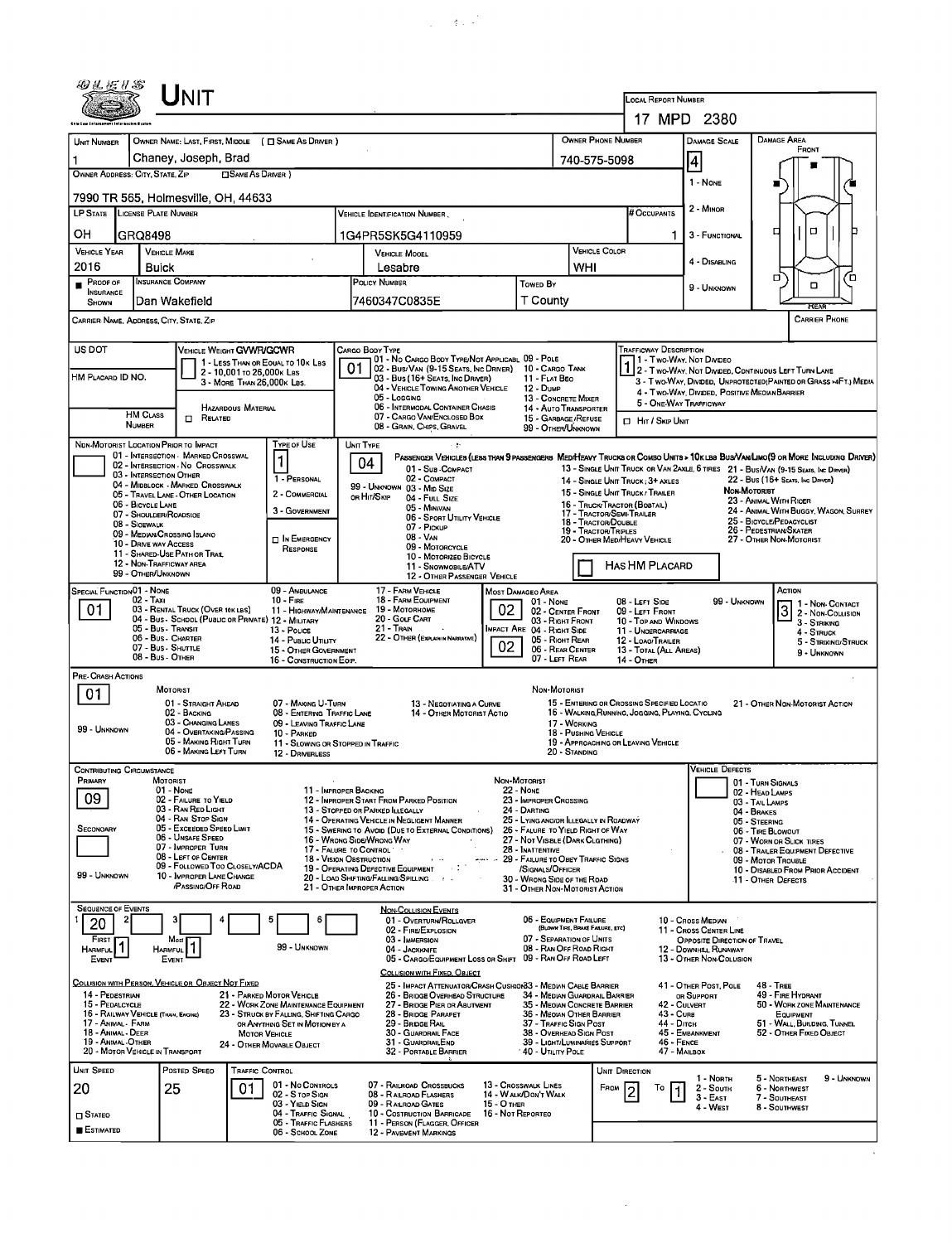|                                                                       | UNIT                                                                                    |                                                                |                                                                                |                 |                                                                                                                              |                                  |                                                                            |                                  |                                                                             |                                                                      |                                                                                   |                                      |                                                                                                                        |             |  |
|-----------------------------------------------------------------------|-----------------------------------------------------------------------------------------|----------------------------------------------------------------|--------------------------------------------------------------------------------|-----------------|------------------------------------------------------------------------------------------------------------------------------|----------------------------------|----------------------------------------------------------------------------|----------------------------------|-----------------------------------------------------------------------------|----------------------------------------------------------------------|-----------------------------------------------------------------------------------|--------------------------------------|------------------------------------------------------------------------------------------------------------------------|-------------|--|
|                                                                       |                                                                                         |                                                                |                                                                                |                 |                                                                                                                              |                                  |                                                                            |                                  |                                                                             | LOCAL REPORT NUMBER                                                  |                                                                                   |                                      |                                                                                                                        |             |  |
|                                                                       |                                                                                         |                                                                |                                                                                |                 |                                                                                                                              |                                  |                                                                            |                                  |                                                                             |                                                                      | 17 MPD 2380                                                                       |                                      |                                                                                                                        |             |  |
| UNIT NUMBER<br>$\overline{c}$                                         | OWNER NAME: LAST, FIRST, MIDDLE ( C) SAME AS DRIVER )<br>Shetler, Laverne, J            |                                                                |                                                                                |                 |                                                                                                                              |                                  |                                                                            |                                  | OWNER PHONE NUMBER                                                          |                                                                      | <b>DAMAGE SCALE</b>                                                               |                                      | Damage Area<br>FRONT                                                                                                   |             |  |
| OWNER ADDRESS: CITY, STATE, ZIP                                       |                                                                                         | <b>CISAME AS DRIVER</b> )                                      |                                                                                |                 |                                                                                                                              |                                  |                                                                            |                                  | 330-763-0884                                                                |                                                                      | 2                                                                                 |                                      |                                                                                                                        |             |  |
| 13988 TR 224, Glenmont, OH, 44628                                     |                                                                                         |                                                                |                                                                                |                 |                                                                                                                              |                                  |                                                                            |                                  |                                                                             |                                                                      | 1 - NONE                                                                          |                                      | o                                                                                                                      |             |  |
| LP STATE LICENSE PLATE NUMBER                                         |                                                                                         |                                                                |                                                                                |                 | <b>VEHICLE IDENTIFICATION NUMBER</b>                                                                                         |                                  |                                                                            |                                  |                                                                             | # Occupants                                                          | 2 - MINOR                                                                         |                                      |                                                                                                                        |             |  |
| OН<br>PJV2252X                                                        |                                                                                         |                                                                |                                                                                |                 | 1GT424C87CF106922                                                                                                            |                                  |                                                                            |                                  |                                                                             | 1.                                                                   | 3 - FUNCTIONAL                                                                    |                                      | o<br>□                                                                                                                 |             |  |
| VEHICLE YEAR                                                          | <b>VEHICLE MAKE</b>                                                                     |                                                                |                                                                                |                 | <b>VEHICLE MODEL</b>                                                                                                         |                                  |                                                                            |                                  | <b>VEHICLE COLOR</b>                                                        |                                                                      | 4 - DISABLING                                                                     |                                      |                                                                                                                        |             |  |
| 2012<br>Proof of                                                      | GMC<br>INSURANCE COMPANY                                                                |                                                                |                                                                                |                 | Sierra C1500SIE - NC1<br>Policy Number                                                                                       |                                  | Toweo By                                                                   | <b>BLU</b>                       |                                                                             |                                                                      |                                                                                   |                                      | о                                                                                                                      |             |  |
| <b>INSURANCE</b><br>SHOWN                                             | Eirie Ins. Co.                                                                          |                                                                |                                                                                |                 | Q058130241                                                                                                                   |                                  |                                                                            |                                  |                                                                             |                                                                      | 9 - Unknown                                                                       |                                      | RFA                                                                                                                    |             |  |
| CARRIER NAME, AOORESS, CITY, STATE, ZIP                               |                                                                                         |                                                                |                                                                                |                 |                                                                                                                              |                                  |                                                                            |                                  |                                                                             |                                                                      |                                                                                   |                                      | <b>CARRIER PHONE</b>                                                                                                   |             |  |
| US DOT                                                                |                                                                                         | <b>VEHICLE WEIGHT GVWR/GCWR</b>                                |                                                                                | CARGO BOOY TYPE |                                                                                                                              |                                  |                                                                            |                                  |                                                                             | <b>TRAFFICWAY DESCRIPTION</b>                                        |                                                                                   |                                      |                                                                                                                        |             |  |
|                                                                       |                                                                                         | 1 - LESS THAN OR EQUAL TO 10K LBS<br>2 - 10,001 то 26,000к LBS |                                                                                | 01              | 01 - No CARGO BODY TYPE/NOT APPLICABL 09 - POLE<br>02 - Busy Van (9-15 Seats, Ing Driver)                                    |                                  | 10 - CARGO TANK                                                            |                                  |                                                                             |                                                                      | 1 1 - Two Way, Not Divided                                                        |                                      | 1 2 - Two-Way, Not Divided, Continuous Left Turn Lane                                                                  |             |  |
| HM PLACARD ID NO.                                                     |                                                                                         | 3 - MORE THAN 26,000K LBS.                                     |                                                                                |                 | 03 - Bus (16+ Seats, Inc Driver)<br>04 - VEHICLE TOWING ANOTHER VEHICLE                                                      |                                  | 11 - FLAT BED<br>$12 - D$ UMP                                              |                                  |                                                                             |                                                                      | 4 - Two-Way, Divideo, Positive Median Barrier                                     |                                      | 3 - Two-WAY, Divided. UNPROTECTED (PAINTED OR GRASS >4FT.) MEDIA                                                       |             |  |
| HAZARDOUS MATERIAL<br><b>HM CLASS</b>                                 |                                                                                         |                                                                |                                                                                |                 | 05 - Logging<br>06 - INTERMODAL CONTAINER CHASIS                                                                             |                                  | 13 - CONCRETE MIXER<br>14 - AUTO TRANSPORTER                               |                                  |                                                                             | 5 - ONE-WAY TRAFFICWAY                                               |                                                                                   |                                      |                                                                                                                        |             |  |
| <b>NUMBER</b>                                                         | <b>EL RELATED</b>                                                                       |                                                                |                                                                                |                 | 07 - CARGO VAN/ENCLOSED BOX<br>08 - GRAIN, CHIPS, GRAVEL                                                                     |                                  | 15 - GARBAGE /REFUSE<br>99 - OTHER/UNKNOWN                                 |                                  |                                                                             | <b>D</b> Hr / Skip UNT                                               |                                                                                   |                                      |                                                                                                                        |             |  |
| NON-MOTORIST LOCATION PRIOR TO IMPACT                                 | 01 INTERSECTION MARKED CROSSWAL                                                         |                                                                | TYPE OF USE                                                                    | UNIT TYPE       | PASSENGER VEHICLES (LESS THAN 9 PASSENGERS MEDIMEANY TRUCKS OR COMBO UNITS > 10x LBB BUS/VANLIMO(9 OR MORE INCLUDING DRIVER) |                                  |                                                                            |                                  |                                                                             |                                                                      |                                                                                   |                                      |                                                                                                                        |             |  |
|                                                                       | 02 - INTERSECTION - NO CROSSWALK<br>03 - INTERSECTION OTHER                             |                                                                | 1 - PERSONAL                                                                   | 07              | 01 - SUB-COMPACT<br>02 - COMPACT                                                                                             |                                  |                                                                            |                                  |                                                                             |                                                                      |                                                                                   |                                      | 13 - SINGLE UNIT TRUCK OR VAN ZAXLE, 6 TIRES 21 - BUS/VAN (9-15 SEATE, INC DRIVER)<br>22 - BUS (16+ SEATS, INC DIRVER) |             |  |
|                                                                       | 04 - MIDBLOCK - MARKED CROSSWALK<br>05 - TRAVEL LANE - OTHER LOCATION                   |                                                                | 2 - COMMERCIAL                                                                 | OR HIT/SKIP     | 99 - UNKNOWN 03 - MID SIZE<br>04 - FULL SIZE                                                                                 |                                  |                                                                            |                                  |                                                                             | 14 - SINGLE UNIT TRUCK; 3+ AXLES<br>15 - SINGLE UNIT TRUCK / TRAILER |                                                                                   | NON-MOTORIST                         |                                                                                                                        |             |  |
| 06 - BICYCLE LANE                                                     | 07 - SHOULDER/ROADSIDE                                                                  |                                                                | 3 - GOVERNMENT                                                                 |                 | 05 - Miniyan<br>06 - SPORT UTILITY VEHICLE                                                                                   |                                  |                                                                            |                                  | 16 - TRUCK/TRACTOR (BOSTAIL)<br>17 - TRACTOR/SEMI-TRAILER                   |                                                                      |                                                                                   |                                      | 23 - ANIMAL WITH RIDER<br>24 - ANIMAL WITH BUGGY, WAGON, SURREY                                                        |             |  |
| 08 - SIDEWALK                                                         | 09 - MEDIAN/CROSSING SLAND                                                              |                                                                | <b>DIN EMERGENCY</b>                                                           |                 | 07 - PICKUP<br>08 - Van                                                                                                      |                                  |                                                                            |                                  | 18 - TRACTOR/DOUBLE<br>19 - TRACTOR/TRIPLES<br>20 - OTHER MEDIHEAVY VEHICLE |                                                                      |                                                                                   |                                      | 25 - BICYCLE/PEDACYCLIST<br>26 - PEDESTRIAN/SKATER<br>27 - OTHER NON-MOTORIST                                          |             |  |
|                                                                       | 10 - DRIVE WAY ACCESS<br>11 - SHARED-USE PATH OR TRAIL                                  |                                                                | RESPONSE                                                                       |                 | 09 - MOTORCYCLE<br>10 - Moronized Bicycle                                                                                    |                                  |                                                                            |                                  |                                                                             |                                                                      |                                                                                   |                                      |                                                                                                                        |             |  |
| 99 - OTHER/UNKNOWN                                                    | 12 - NON-TRAFFICWAY AREA                                                                |                                                                |                                                                                |                 | 11 - SNOWMOBILE/ATV<br>12 - OTHER PASSENGER VEHICLE                                                                          |                                  |                                                                            |                                  |                                                                             | <b>HAS HM PLACARD</b>                                                |                                                                                   |                                      |                                                                                                                        |             |  |
| SPECIAL FUNCTION 01 - NONE<br>$02 - TaxI$                             |                                                                                         |                                                                | 09 - AMBULANCE<br>$10 - F_{\text{FHE}}$                                        |                 | 17 - FARM VEHICLE<br>18 - FARM EQUIPMENT                                                                                     |                                  | <b>MOST DAMAGED AREA</b><br>01 - NONE                                      |                                  |                                                                             | 08 - LEFT SIDE                                                       | 99 - Unknown                                                                      |                                      | ACTION<br>1 1 - Non- Contact                                                                                           |             |  |
| 01                                                                    | 03 - RENTAL TRUCK (OVER 10K LBS)<br>04 - Bus - SCHODL (PUBLIC OR PRIVATE) 12 - MILITARY |                                                                | 11 - HIGHWAY/MAINTENANCE                                                       |                 | 19 - Мотовноме<br>20 - GOLF CART                                                                                             | 06                               | 02 - CENTER FRONT<br>03 - RIGHT FRONT                                      |                                  |                                                                             | 09 - LEFT FRONT<br>10 - TOP AND WINDOWS                              |                                                                                   |                                      | 2 - Non-Collision<br>3 - STRIKING                                                                                      |             |  |
|                                                                       | 05 - Bus - Transit<br>06 - Bus - Charter                                                |                                                                | 13 - Pouce<br>14 - Puauc Ununy                                                 |                 | 21 - Train<br>22 - OTHER (EXPLAN IN NARRAIDYE)                                                                               |                                  | IMPACT ARE 04 - RIGHT SIDE<br>05 - RIGHT REAR                              |                                  |                                                                             | 11 - UNDERCARRIAGE<br>12 - LOAD/TRAILER                              |                                                                                   |                                      | 4 - Struck<br>5 - STRIKING/STRUCK                                                                                      |             |  |
|                                                                       | 07 - Bus - Shuttle<br>08 - Bus - Other                                                  |                                                                | 15 - OTHER GOVERNMENT<br>16 - CONSTRUCTION EQIP                                |                 |                                                                                                                              | 06                               | 06 - REAR CENTER<br>07 - LEFT REAR                                         |                                  |                                                                             | 13 - TOTAL (ALL AREAS)<br>14 - OTHER                                 |                                                                                   |                                      | 9 - UNKNOWN                                                                                                            |             |  |
| PRE-CRASH ACTIONS                                                     |                                                                                         |                                                                |                                                                                |                 |                                                                                                                              |                                  |                                                                            |                                  |                                                                             |                                                                      |                                                                                   |                                      |                                                                                                                        |             |  |
| 11                                                                    | MOTORIST<br>01 - STRAIGHT AHEAD                                                         |                                                                | 07 - MAKING U-TURN                                                             |                 | 13 - Negotiating a Curve                                                                                                     |                                  | NON-MOTORIST                                                               |                                  |                                                                             | 15 - ENTERING OR CROSSING SPECIFIED LOCATIO                          |                                                                                   |                                      | 21 - OTHER NON-MOTORIST ACTION                                                                                         |             |  |
| 99 - UNKNOWN                                                          | 02 - BACKING<br>03 - CHANGING LANES                                                     |                                                                | 08 - ENTERING TRAFFIC LANE<br>09 - LEAVING TRAFFIC LANE                        |                 | 14 - OTHER MOTORIST ACTIO                                                                                                    |                                  |                                                                            | 17 - WORKING                     |                                                                             | 16 - WALKING, RUNNING, JOGGING, PLAYING, CYCLING                     |                                                                                   |                                      |                                                                                                                        |             |  |
|                                                                       | 04 - OVERTAKING/PASSING<br>05 - MAKING RIGHT TURN<br>06 - MAKING LEFT TURN              |                                                                | 10 - PARKED<br>11 - SLOWING OR STOPPEO IN TRAFFIC                              |                 |                                                                                                                              |                                  |                                                                            | 18 - PUSHING VEHICLE             |                                                                             | 19 - APPROACHIND OR LEAVING VEHICLE                                  |                                                                                   |                                      |                                                                                                                        |             |  |
| <b>CONTRIBUTING CIRCUMSTANCE</b>                                      |                                                                                         |                                                                | 12 - DRIVERLESS                                                                |                 |                                                                                                                              |                                  |                                                                            | 20 - STANDING                    |                                                                             |                                                                      | VEHICLE DEFECTS                                                                   |                                      |                                                                                                                        |             |  |
| PRIMARY                                                               | <b>MOTORIST</b><br>01 - NONE                                                            |                                                                | 11 - IMPROPER BACKING L                                                        |                 | $\mathcal{L}$                                                                                                                | 1. 22 - NONE                     | NON-MOTORIST                                                               |                                  |                                                                             |                                                                      |                                                                                   | 01 - TURN SIGNALS<br>02 - HEAD LAMPS |                                                                                                                        |             |  |
| 01                                                                    | 02 - FAILURE TO YELD<br>03 - RAN REO LIGHT                                              |                                                                |                                                                                |                 | 12 - IMPROPER START FROM PARKEO POSITION<br>$9.7\,$                                                                          |                                  | 23 - IMPROPER CROSSING<br>24 - DARTING                                     |                                  |                                                                             |                                                                      |                                                                                   | 03 - TAIL LAMPS<br>04 - BRAKES       |                                                                                                                        |             |  |
| SECONDARY                                                             | 04 - RAN STOP SIGN<br>05 - Exceepeo Speed Limit                                         |                                                                |                                                                                |                 | 14 - OPERATING VEHICLE IN NEGLIGENT MANNER<br>15 - Swering to Avoid (Due to External Conditions)                             |                                  | 25 - LYING AND/OR LLEGALLY IN ROADWAY<br>26 - FALURE TO YIELD RIGHT OF WAY |                                  |                                                                             |                                                                      |                                                                                   | 05 - STEERING<br>06 - TIRE BLOWOUT   |                                                                                                                        |             |  |
|                                                                       | 06 - Unsafe Speed<br>07 - IMPROPER TURN                                                 |                                                                | 16 - WRONG SIDE/WRONG WAY<br>17 - FALURE TO CONTROL                            |                 |                                                                                                                              |                                  | 27 - Not Visible (Dark Clothing)<br>28 - INATTENTIVE                       |                                  |                                                                             |                                                                      |                                                                                   |                                      | 07 - WORN OR SLICK TIRES<br>08 - TRALER EQUIPMENT DEFECTIVE                                                            |             |  |
|                                                                       | 08 - LEFT OF CENTER<br>09 - FOLLOWED TOO CLOSELY/ACDA                                   |                                                                | 18 - Vision Obstruction                                                        |                 | 19 - OPERATING DEFECTIVE EQUIPMENT                                                                                           |                                  | 29 - FAILURE TO OBEY TRAFFIC SIGNS<br>/SIGNALS/OFFICER                     |                                  |                                                                             |                                                                      |                                                                                   |                                      | 09 - MOTOR TROUBLE<br>10 - DISABLED FROM PRIOR ACCIDENT                                                                |             |  |
| 99 - UNKNOWN                                                          | 10 - IMPROPER LANE CHANGE<br><b>PASSING/OFF ROAD</b>                                    |                                                                | 21 - OTHER IMPROPER ACTION                                                     |                 | 20 - LOAD SHIFTING/FALLING/SPILLING                                                                                          |                                  | 30 - WRONG SIDE OF THE ROAD<br>31 - OTHER NON-MOTORIST ACTION              |                                  |                                                                             |                                                                      |                                                                                   |                                      | 11 - OTHER DEFECTS                                                                                                     |             |  |
| <b>SEQUENCE OF EVENTS</b>                                             |                                                                                         |                                                                |                                                                                |                 | <b>NON-COLLISION EVENTS</b>                                                                                                  |                                  |                                                                            |                                  |                                                                             |                                                                      |                                                                                   |                                      |                                                                                                                        |             |  |
| 2<br>20                                                               |                                                                                         | 5                                                              | 6                                                                              |                 | 01 - OVERTURN/ROLLOVER<br>02 - FIRE/EXPLOSION                                                                                |                                  | 06 - EQUIPMENT FAILURE                                                     | (BLOWN TIRE, BRAKE FAILURE, ETC) |                                                                             |                                                                      | 10 - Cross Median<br>11 - CAOSS CENTER LINE                                       |                                      |                                                                                                                        |             |  |
| FIRST<br><b>HARMFUL</b>                                               | Most<br>Harmful<br>EVENT                                                                |                                                                | 99 - UNKNOWN                                                                   |                 | 03 - IMMERSION<br>04 - JACKKNIFE<br>05 - CARGO/EQUIPMENT LOSS OR SHIFT 09 - RAN OFF ROAD LEFT                                |                                  | 07 - SEPARATION OF UNITS<br>08 - RAN OFF ROAD RIGHT                        |                                  |                                                                             |                                                                      | OPPOSITE DIRECTION OF TRAVEL<br>12 - DOWNHILL RUNAWAY<br>13 - OTHER NON-COLLISION |                                      |                                                                                                                        |             |  |
| Event                                                                 |                                                                                         |                                                                |                                                                                |                 | COLLISION WITH FIXED, OBJECT                                                                                                 |                                  |                                                                            |                                  |                                                                             |                                                                      |                                                                                   |                                      |                                                                                                                        |             |  |
| COLLISION WITH PERSON, VEHICLE OR OBJECT NOT FIXED<br>14 - PEDESTRIAN |                                                                                         | 21 - PARKED MOTOR VEHICLE                                      |                                                                                |                 | 25 - IMPACT ATTENUATOR/CRASH CUSHION83 - MEDIAN CABLE BARRIER<br>26 - BRIDGE OVERHEAD STRUCTURE                              |                                  | 34 - MEOIAN GUARDRAIL BARRIER                                              |                                  |                                                                             |                                                                      | 41 - OTHER POST, POLE<br>OR SUPPORT                                               |                                      | $48 - T$ REE<br>49 - FIRE HYDRANT                                                                                      |             |  |
| 15 - PEDALCYCLE<br>16 - RAILWAY VEHICLE (TRAIN, ENGINE)               |                                                                                         |                                                                | 22 - WORK ZONE MAINTENANCE EQUIPMENT<br>23 - STRUCK BY FALLING, SHIFTING CARGO |                 | 27 - BRIDGE PIER OR ABUTMENT<br>28 - BRIDGE PARAPET                                                                          |                                  | 35 - MEDIAN CONCRETE BARRIER<br>36 - Median Other Barrier                  |                                  |                                                                             | 42 - CULVERT<br>43 - CURB                                            |                                                                                   |                                      | 50 - WORK ZONE MAINTENANCE<br><b>EQUIPMENT</b>                                                                         |             |  |
| 17 - ANIMAL - FARM<br>18 - Animal Deer                                |                                                                                         | MOTOR VEHICLE                                                  | OR ANYTHING SET IN MOTION BY A                                                 |                 | 29 - BRIDGE RAIL<br>30 - GUARDRAIL FACE                                                                                      |                                  | 37 - TRAFFIC SIGN POST<br>38 - OVERHEAD SIGN POST                          |                                  |                                                                             | 44 - Олен                                                            | 45 - EMBANKMENT                                                                   |                                      | 51 - WALL BUILDING, TUNNEL<br>52 - OTHER FIXED OBJECT                                                                  |             |  |
| 19 - Animal <sub>•</sub> Other<br>20 - MOTOR VEHICLE IN TRANSPORT     |                                                                                         | 24 - OTHER MOVABLE OBJECT                                      |                                                                                |                 | 31 - GUARDRAILEND<br>32 - PORTABLE BARRIER                                                                                   |                                  | 39 - LIGHT/LUMINARIES SUPPORT<br>40 - UTILITY POLE                         |                                  |                                                                             | $46 -$ FENCE<br>47 - MAILBOX                                         |                                                                                   |                                      |                                                                                                                        |             |  |
| UNIT SPEED                                                            | POSTED SPEED                                                                            | TRAFFIC CONTROL                                                |                                                                                |                 |                                                                                                                              |                                  |                                                                            |                                  | UNIT DIRECTION                                                              |                                                                      | 1 - North                                                                         |                                      | 5 - NORTHEAST                                                                                                          | 9 - Unknown |  |
| 0                                                                     | 25                                                                                      | 01                                                             | 01 - No CONTROLS<br>02 - S TOP SIGN                                            |                 | 07 - RAILROAD CROSSBUCKS<br>08 - RAILROAD FLASHERS                                                                           |                                  | 13 - CROSSWALK LINES<br>14 - WALK/DON'T WALK                               |                                  | FROM                                                                        | То                                                                   | 2 - South<br>$3 - EAST$                                                           |                                      | 6 - Northwest<br>7 - SOUTHEAST                                                                                         |             |  |
| <b>STATED</b>                                                         |                                                                                         |                                                                | 03 - YIELD SIGN<br>04 - TRAFFIC SIGNAL<br>05 - TRAFFIC FLASHERS                |                 | 09 - RAILROAD GATES<br>10 - COSTRUCTION BARRICADE<br>11 - PERSON (FLAGGER, OFFICER                                           | 15 - О тнен<br>16 - Not Reported |                                                                            |                                  |                                                                             |                                                                      | 4 - West                                                                          |                                      | 8 - SOUTHWEST                                                                                                          |             |  |
| <b>C</b> ESTIMATED                                                    |                                                                                         |                                                                | 06 - SCHOOL ZONE                                                               |                 | 12 - PAVEMENT MARKINGS                                                                                                       |                                  |                                                                            |                                  |                                                                             |                                                                      |                                                                                   |                                      |                                                                                                                        |             |  |

 $\bar{\mathcal{A}}$ 

 $\bar{\mathbf{r}}$